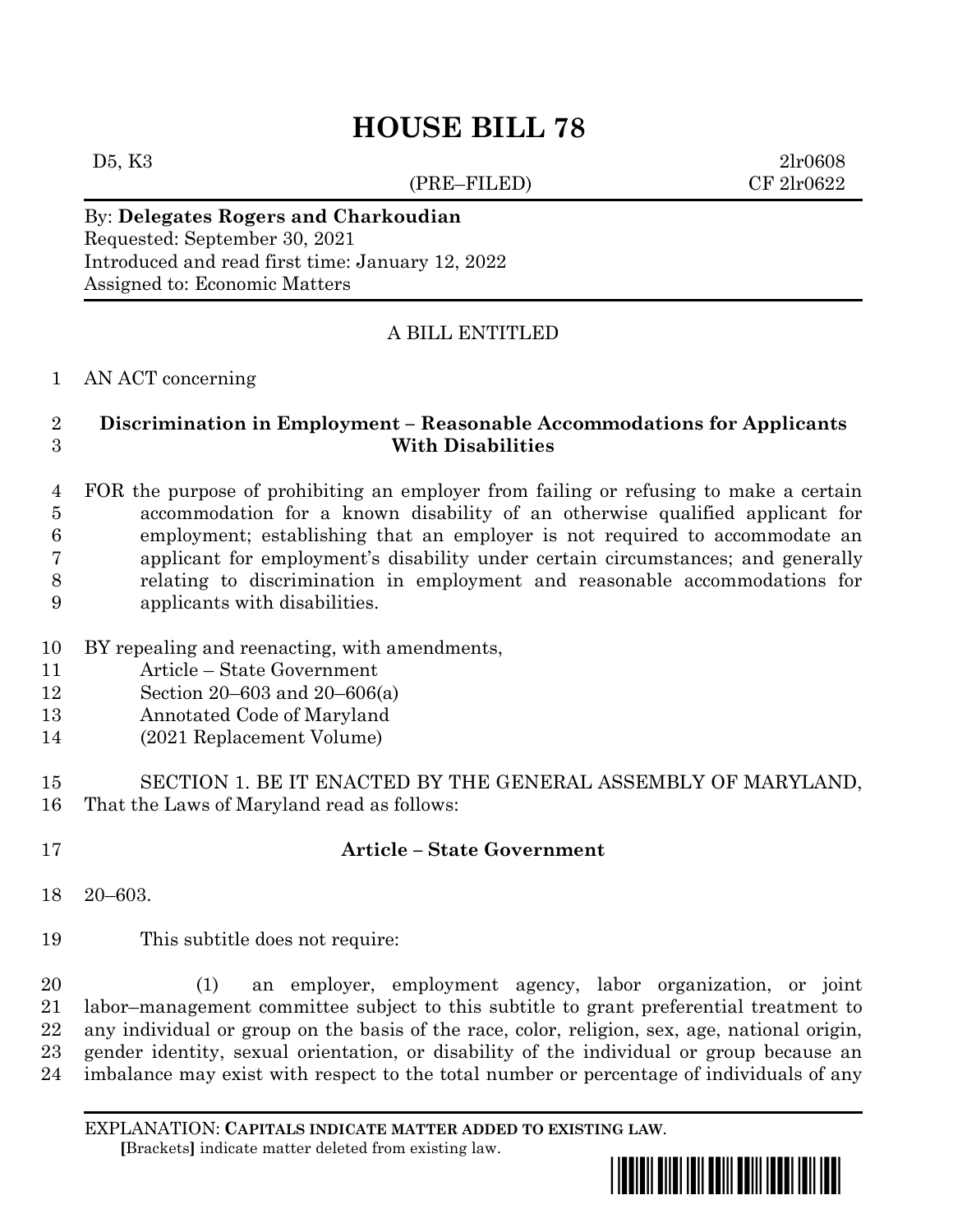#### **HOUSE BILL 78**

 race, color, religion, sex, age, national origin, gender identity, or sexual orientation or individuals with disabilities employed by the employer, referred or classified for employment by the employment agency or labor organization, admitted to membership or classified by the labor organization, or admitted to, or employed in, any apprenticeship or other training program, compared to the total number or percentage of individuals of that race, color, religion, sex, age, national origin, gender identity, or sexual orientation or individuals with disabilities in the State or any community, section, or other area, or in the available work force in the State or any community, section, or other area; or

 (2) an employer to reasonably accommodate an employee's religion or disability**, OR A QUALIFIED APPLICANT FOR EMPLOYMENT'S DISABILITY,** if the accommodation would cause undue hardship on the conduct of the employer's business.

20–606.

(a) An employer may not:

 (1) fail or refuse to hire, discharge, or otherwise discriminate against any individual with respect to the individual's compensation, terms, conditions, or privileges of employment because of:

 (i) the individual's race, color, religion, sex, age, national origin, marital status, sexual orientation, gender identity, genetic information, or disability unrelated in nature and extent so as to reasonably preclude the performance of the employment; or

 (ii) the individual's refusal to submit to a genetic test or make available the results of a genetic test;

 (2) limit, segregate, or classify its employees or applicants for employment in any way that would deprive or tend to deprive any individual of employment opportunities or otherwise adversely affect the individual's status as an employee because of:

 (i) the individual's race, color, religion, sex, age, national origin, marital status, sexual orientation, gender identity, genetic information, or disability unrelated in nature and extent so as to reasonably preclude the performance of the employment; or

 (ii) the individual's refusal to submit to a genetic test or make available the results of a genetic test;

 (3) request or require genetic tests or genetic information as a condition of hiring or determining benefits;

 (4) fail or refuse to make a reasonable accommodation for the known disability of an otherwise qualified employee **OR APPLICANT FOR EMPLOYMENT**; or